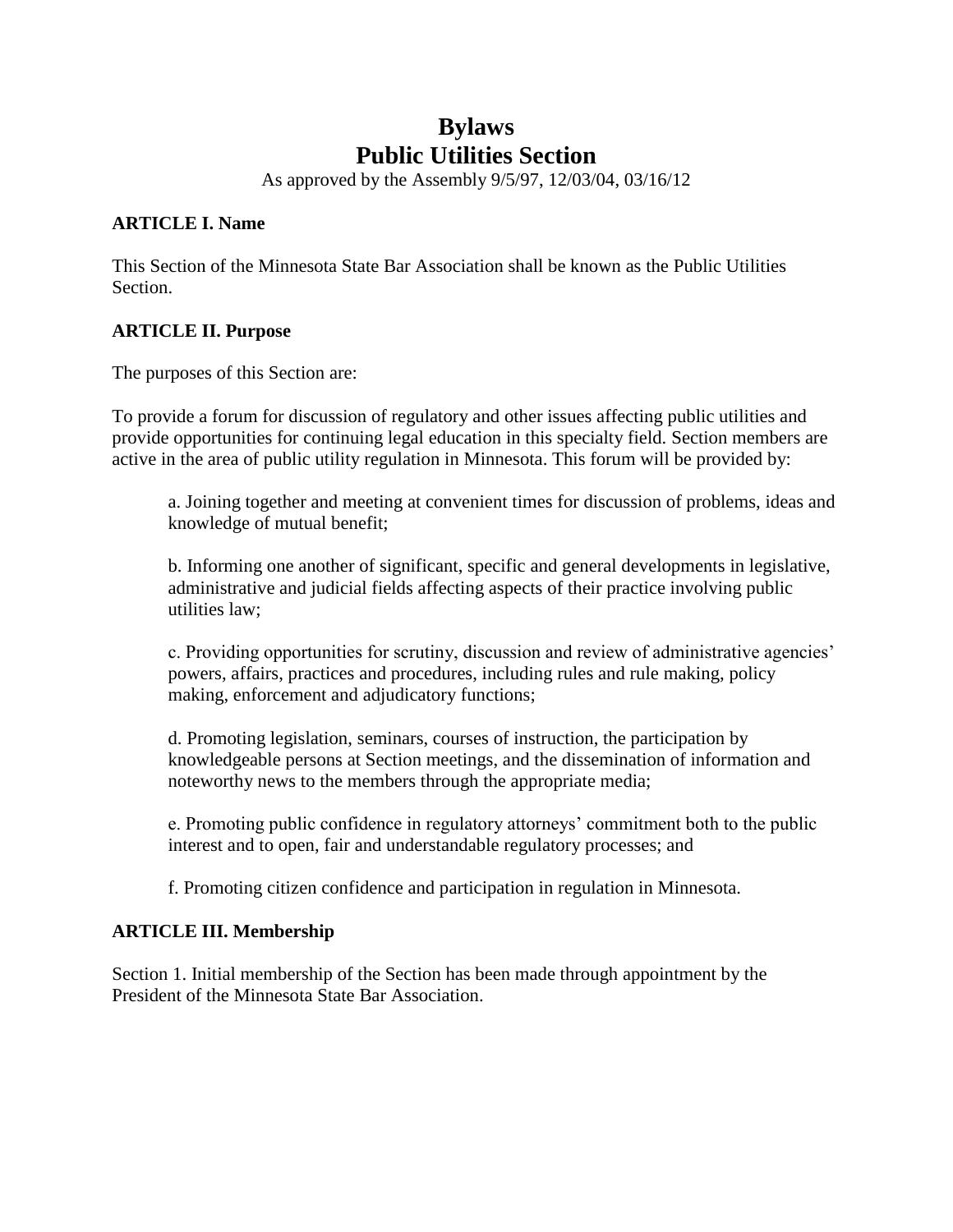Section 2. Any member of the Minnesota State Bar Association is eligible for membership in the Section and shall be enrolled as a member of the Section upon payment of dues for the Section. A member of the public who is not eligible for Minnesota State Bar Association membership and who works in the area of public utilities regulation may be enrolled as a member of this Section upon payment of Section-Only membership dues, subject to Council approval. A section member that is not a member of the Minnesota State Bar Association shall be referred to as a Section-Only Member of the Section ("Section-Only member") and shall have the same rights as a Section member unless limited or prohibited by these Bylaws of this Section or the Minnesota State Bar Association Bylaws.

Section 3. Each member of the Section shall pay to the Minnesota State Bar Association annual dues to be determined by the Council of the Section.

# **ARTICLE IV. Officers and Council**

Section 1. There shall be a Council, which shall consist of the Chair, Vice-Chair, Secretary-Treasurer, and Immediate Past Chair, if any, together with up to eight other members to be elected by the Section as hereinafter provided. Council members shall be nominated and elected in the manner provided in Article V, at an Annual Meeting of the Section, to hold office for a term of two years.

Section 2. The Chair, Vice-Chair, and Secretary-Treasurer shall be nominated and elected in the manner hereinafter provided, at the Annual Meeting of the Section, to hold office for a term of one year and until their successors have been elected and qualified.Unless elected to another two year term, the Immediate Past Chair will hold office for a term of one year after his/her successor Chair has been elected and qualified to advise the successor Chair and Council.

Section 3. Of the Council members who are not officers, four Council members shall serve terms beginning and ending in odd-numbered years**,** and up to four Council members shall serve terms beginning and ending in even-numbered years.

Section 4. Section-only members of the Section may serve on the Council, but shall not serve as an Officer.

# **ARTICLE V. Nomination and Election of Officers**

Section 1. Nomination. Prior to each Annual Meeting of the Section, the Chair will appoint a nominating Committee of three members of the Section, at least two of whom shall be members of the Council. This Committee shall make and report nominations to the Section for the offices of the Chair, Vice-Chair, Secretary-Treasurer and members of the Council, to succeed those whose terms will expire at the close of the then Annual Meeting and to fill vacancies then existing for unexpired terms. The Committee shall endeavor to nominate persons who reflect diverse interests represented by members of the Section. Additional nominations for the same offices may be made from the floor.

Section 2. Elections. All elections shall be by voice vote unless otherwise provided for in this Article.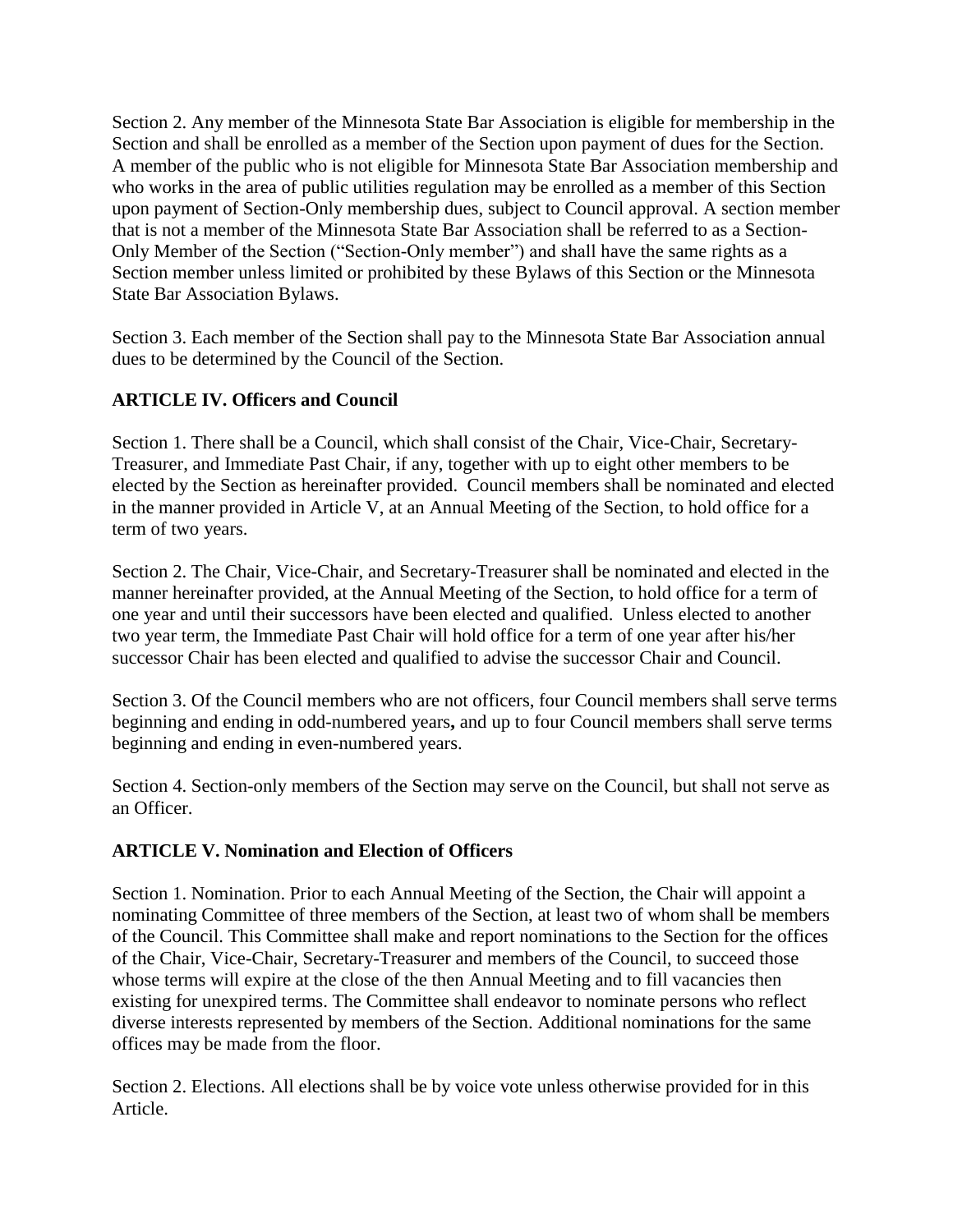Section 3. Secret Ballot. A majority of members present at the Annual Meeting may require a secret ballot for any election.

## **ARTICLE VI. The Officers**

Section 1. The Chair. The Chair shall preside at all meetings of the Section and of the Council. The Chair shall formulate, prior to June 30 of each year, a report of the work on the Section for the then past year. The Chair shall be responsible for the execution of the annual plan of work as laid out by the Council at its meetings and shall perform such other duties and acts as usually pertain to this office.

Section 2. Vice-Chair. Upon the death, resignation or during the disability of the Chair, or upon the Chair's refusal to act, the Vice-Chair shall perform the duties of the Chair for the remainder of the Chair's term, except on the case of the Chair's disability and then only for so much of the term during which the disability continues.

Section 3. Secretary-Treasurer. The Secretary-Treasurer shall be the custodian of all books, papers, documents and other property of the Section. The Secretary-Treasurer shall keep a true record of the proceedings of all meetings of the Section and of the Council, whether assembled or acting under commission.For convenience, the Chair may designate a temporary Secretary-Treasurer to keep a true and correct record of the proceedings of a Council or Section meeting in the absence of the Secretary-Treasurer. The Secretary-Treasurer, with the Chair, shall prepare an Annual Report of the Section prior to its Annual Meeting for its report to the Minnesota State Bar Association, as required by the Bylaws of the Minnesota State Bar Association. The Secretary-Treasurer, in conjunction with the Chair, as authorized by the Council, shall attend generally to the business of the Section. The Secretary-Treasurer shall also receive, disburse and account for all moneys of the Section and keep accurate records thereof, and as required by the Bylaws of the Minnesota State Bar Association, file a report of the finances of the Section with the Minnesota State Bar Association, which report shall be subject to audit. The Secretary-Treasurer may serve without bond unless directed to provide the same by the Council or Assembly of the Minnesota State Bar Association, at the expense of the Section.

## **ARTICLE VII. Duties and Powers of the Council**

Section 1. The Council shall have general supervision and control of the affairs of the Section, subject to the provisions of the Constitution and Bylaws of the Minnesota State Bar Association and the Bylaws of this Section. It shall explicitly authorize all commitments or contracts which shall entail the payment of money, and shall authorize the expenditure of all moneys appropriated for commitments or contracts which shall entail the payment of more money during the fiscal year than the amount which shall have been previously appropriated to the Section for such fiscal year, added to the cash then on hand in the Section.

Section 2. The Council of this Section is authorized to establish, or to empower the Chair of the Section to establish, such Committees as it may deem necessary and desirable to promote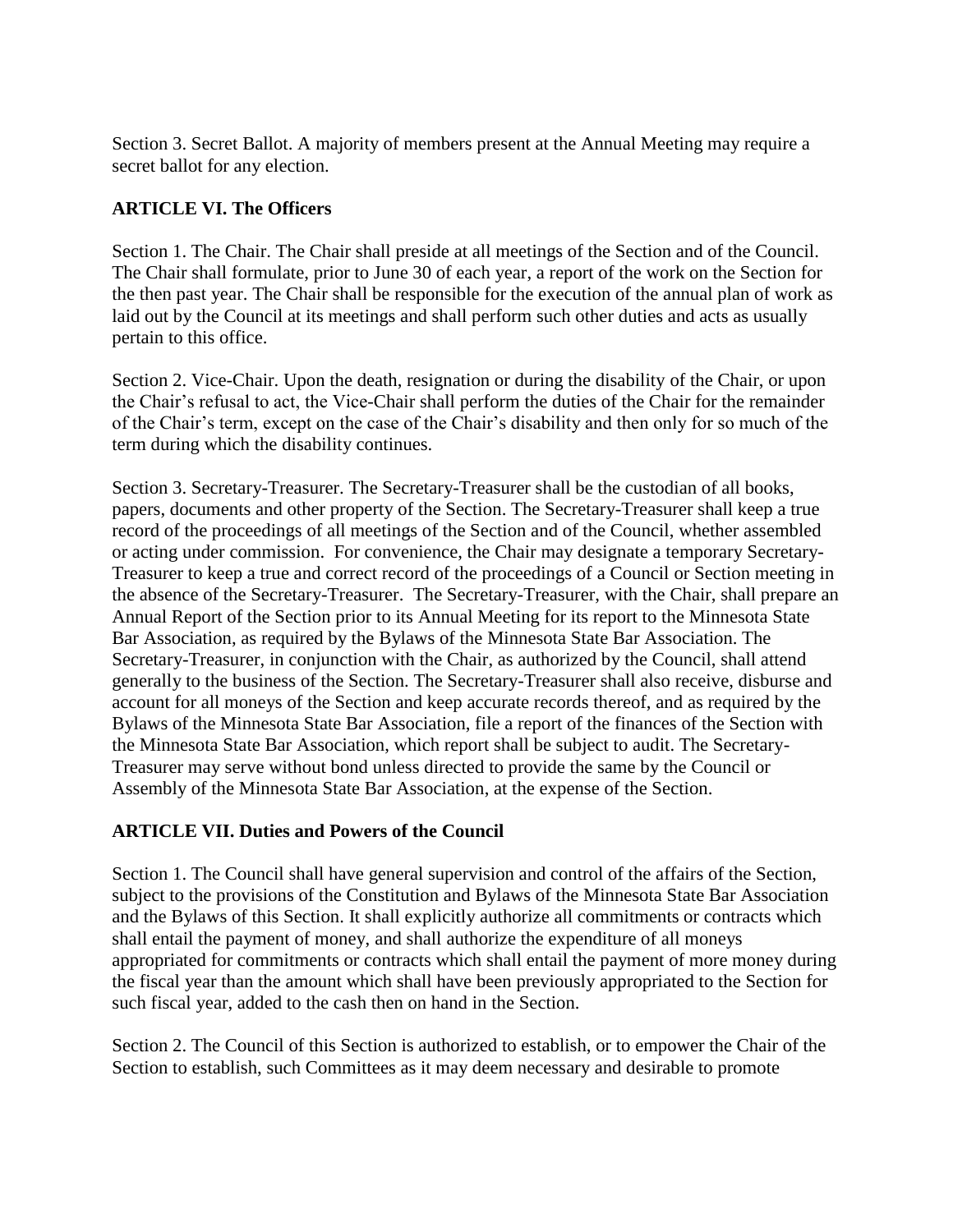effectively the activities of the Section within the jurisdiction of the Section. In establishing a new Committee, the Section shall state the area of its proposed activities.

The Council shall announce, or empower the Chair to announce, the membership and the chair of each Committee of the Section at the business meeting held during the Annual Meeting of the Section. The Chair of each Committee shall be one of the at-large Council members elected as provided in Article IV.

Section 3. Except as specifically limited by these Bylaws and except as specific powers and duties may be granted solely to other persons on the Section, the Council shall give full power and authority, in the intervals between meetings of the Section, to do all acts and perform all functions which the Section itself might do or perform. Such action of the Council may be reviewed and changed by the Section acting at Section meetings following the action of the Council.

The Council, during the interim between annual meetings of the Section, may fill vacancies in its own membership or in the office of Secretary-Treasurer, or in the event of a vacancy in both the offices of Chair and Vice-Chair, then in the office of Chair. Members of the Council and the officers so selected shall serve until the close of the next Annual Meeting of the Section.

Section 4. A quorum of the Council shall consist of four of the members of the Council. All binding action of the Council shall be by a majority vote of those present.

Section 5. a. The Council shall meet at least once between the end of an annual meeting of the Minnesota State Bar Association and its next annual meeting; b. Special meetings of the Council may be upheld upon the order of Chair, or upon the Chair's absence the Vice-Chair, or upon the written request of any three members of the Council.

## **ARTICLE VIII. Meetings**

Section 1. Unless otherwise established by a majority vote at a regular meeting of the Council, the Annual Meeting of the Section shall be its regular May meeting in each year. Written notice shall be mailed, faxed or e-mailed to the members at least one week in advance of the meeting.

Section 2. Special meetings of the Section may be called by the Chair or by written request of six (6) members of the Section, at such time and place as the Chair may determine. Written notice shall be mailed, faxed or e-mailed to the members at least one week in advance of the meeting.

Section 3. Ten percent (10%) of the members of the Section shall constitute a quorum for the transaction of business at any meeting.

Section 4. Except as noted below, all binding action of the Section shall be by the majority vote of the members present.

Section 5. When the position of the Section shall be represented to the public, the binding action shall be approved by the Section by a two-thirds (2/3) majority vote of the members present.